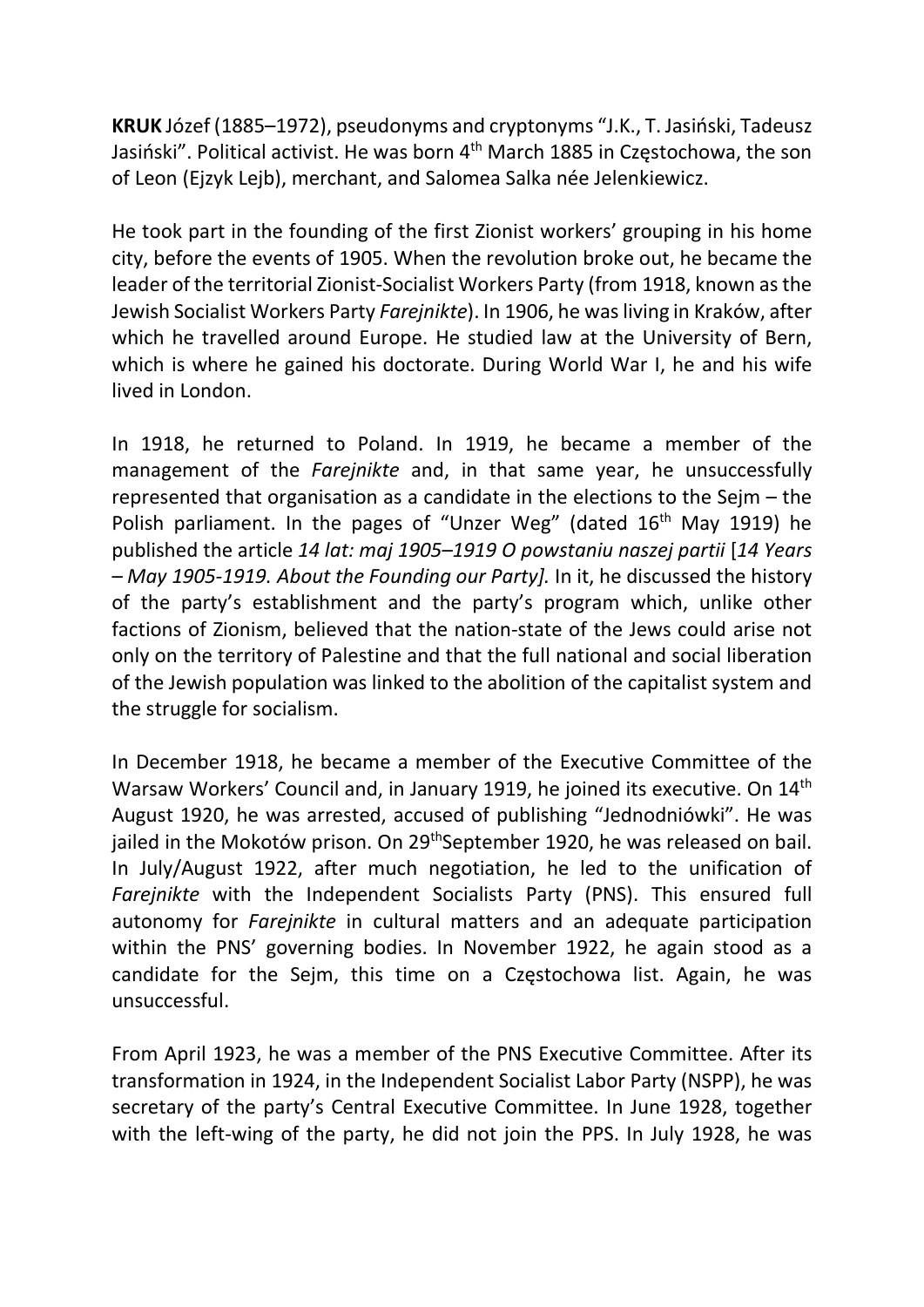elected as general secretary of the NSPP Supreme Council and held that position until the end of 1934.

During 1919-1926, he published a number of articles in "Głos Niezależnych Socjalistów", "Przedjutrza", "Socjalisty" and "Unzer Weg", in which he wrote about, among other things, a postulate of broad autonomy for national minorities, a critique of the PPS for its reluctance to cooperate with communists and spoke of the need to democratise the power system in the USSR. In 1924, in Kraków, he was the author of Proces Listopadowy. Sprawozdanie z procesu 58-u o krwawy wtorek listopadowy r. 1923. In the 1920s, he worked with the German socialist magazine "Volkszeitung", published in Bydgoszcz. Together with Aleksander Zasztowt, he began publishing the bi-weekly "Robotnik i Chłop" ["Worker and Peasant"] which, in February 1926, was replaced by "Przedwiośniem" ["Early Spring"].

As one of the NSPP's leading activists, he travelled all over Poland, delivering lectures on ideological and program issues, current political events and spoke at party-organised rallies. In May 1923, in Hamburg, as a representative of the PNS from Poland, he took part in the Congress of the Vienna Community of Socialist Parties. In May 1925, he was a delegate to a meeting of the Socialist Workers' International (SMR) in Paris. In the summer of that same year, he participated in the SMR Congress in Marseille, at which he was elected to the "Eastern Commission". At the end of 1927, together with Bolesław Drobner, he attended a meeting of Lithuanian socialists, at the International Socialist Bureau, about the Polish-Lithuanian conflict. In August 1928, he took part in the next SMR Congress, at which he was elected to the SMR Executive as the representative of the NSPP from Poland. He held that position until October 1930.

In the mid-1930s, he was active in the international forum, where he joined the discussion, with the left, on the issues of a united front. From 1929, he was in close contact with the Independent English Labor Party. From 1926, he was active in the Association of Polish Free Thinkers in Warsaw and in the International Secretariat of the Fight for Amnesty for Political Prisoners. In May 1927, he stood for election to the Warsaw City Council and, in 1930, for the Sejm on list No.5 of the Socialist Left Bloc (Bund, NSPP). However, he was unsuccessful in both.

Several times, he was arrested on charges of anti-state activities including, in November 1924, for participating in a textile workers' strike in Łódź and the surrounding area and, in November 1926, for delivering a speech in which he